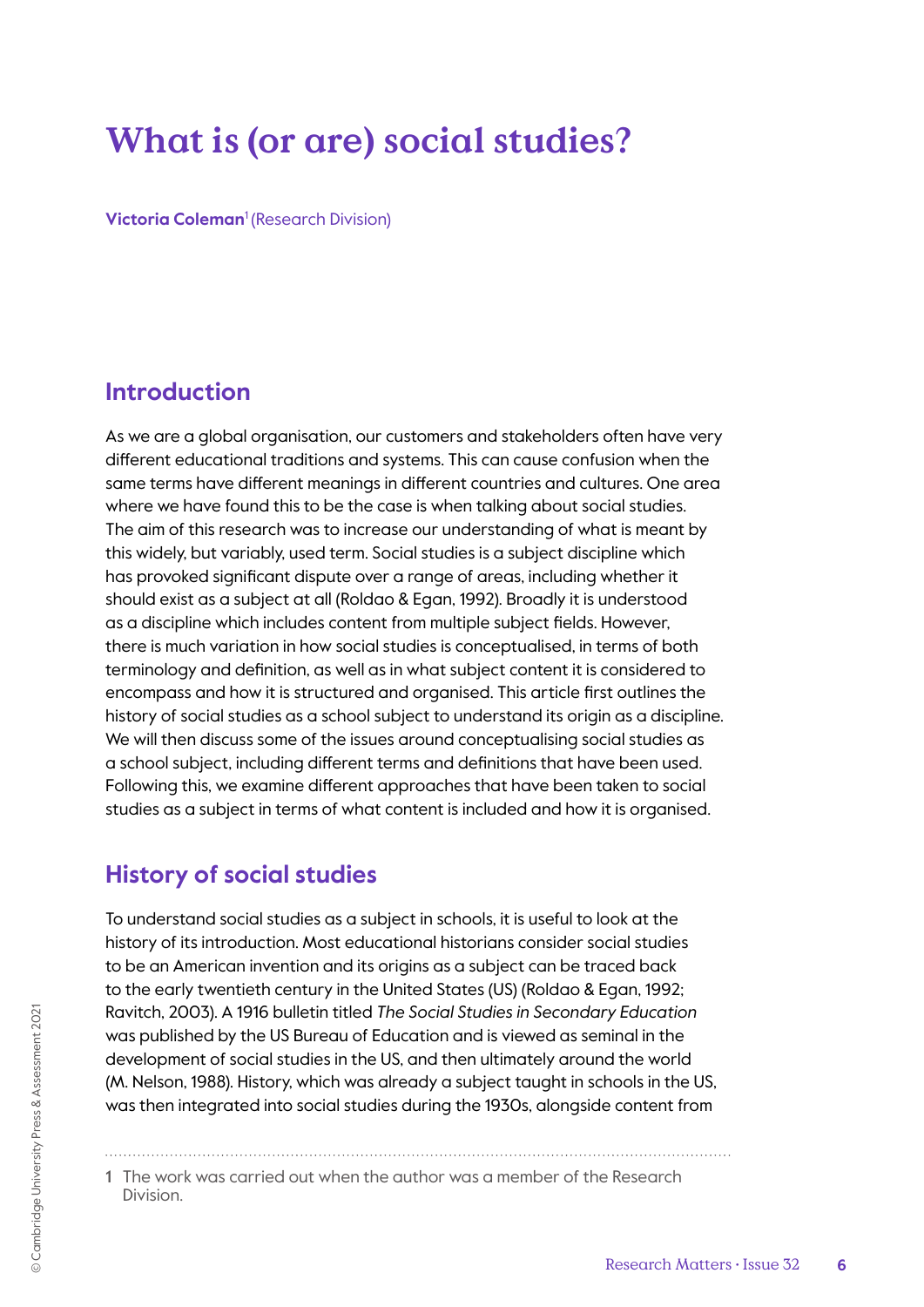geography and civics. Consequently, history subject content has driven much of social studies content and approach in many contexts.

Following the publication of the 1916 bulletin, social studies became increasingly widespread within education in the US. The global influence that the US had meant that social studies as a school subject also spread to numerous countries, often replacing or combining other subject areas. That said, much of the research on social studies education has been and remains US-centric (Parry, 1999).

This global trend of social studies adoption is illustrated by a comparative study of social science subjects in jurisdictions across the world during the period 1900– 86 (Wong, 1991). This study looked at the presence of social science subjects in the curricula (which they defined as history, geography, civics and social studies), grouped into time periods. It found that 11 per cent (of 47 countries) had social studies as a subject in their curricula in the period 1920–44; increasing to 60 per cent (of 77 countries) in the period 1970–86. There was also a corresponding decrease in history (81 per cent to 47 per cent), geography (87 per cent to 47 per cent) and civics (40 per cent to 27 per cent) subjects, illustrating that social studies had replaced these subjects in many contexts.

However, social studies does not have the same pattern of use in all countries. Wong (1991) noted there were trends in the use of social studies curricula which were related to the region and colonial background of the countries. The shift to social studies was not seen in Eastern European countries. Additionally, while social studies largely appeared to replace history and geography in countries which had previously been Anglo–US and Spanish colonies, this was not the case in those with French colonial backgrounds.

# **Conceptualisations of social studies**

### **Terminology**

There is a great deal of inconsistency and ambiguity around terminology and definition of social studies and where it is considered to sit in the curriculum, in terms of overarching learning areas.

#### • **Social studies, singular or plural?**

There is variation in whether social studies is used in the singular, to mean a school subject; or in the plural sense (i.e., the social studies), as an overarching term or category that includes several subjects such as history and geography (J. Nelson, 2001; Mutch et al., 2008). In some cases, it has been used in both senses. This issue is interlinked with tensions in how the relationship between social studies and other disciplines is understood. In this review, we will focus on social studies as a school subject.

#### • **Social studies or social science**

A second issue is that social studies is sometimes used interchangeably with social science (Hertzberg, 1981), while other times it is seen as a subject within the overarching area of social science. Where both terms are used it is not always clear whether they are being accidentally conflated or whether they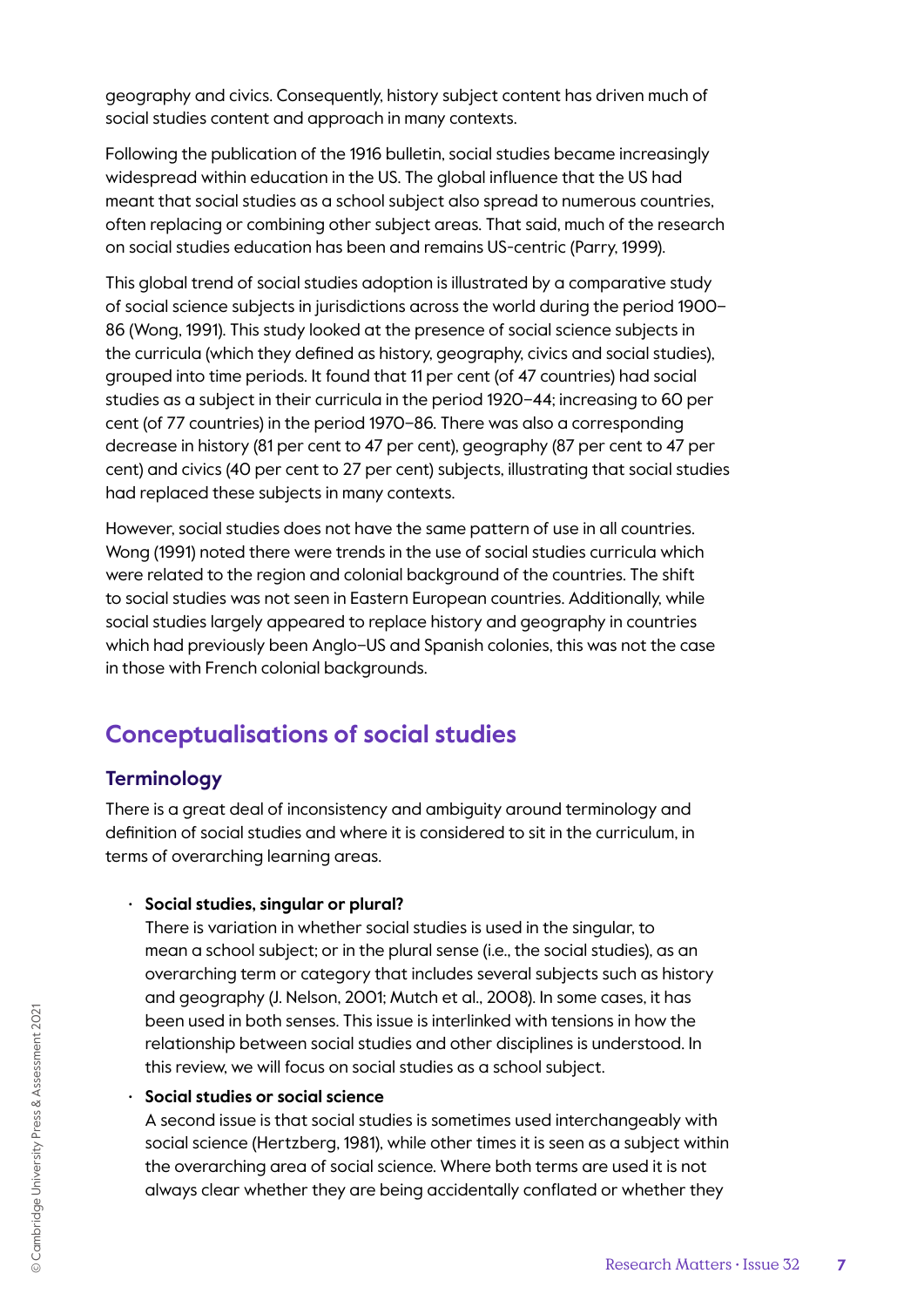are being used as distinct terms with a specific relationship to one another. This occurred in the New Zealand curriculum framework of 1993 where both were used with no explicit definition or explanation of their relationship to one another, leading to confusion (Sinemma, 2004).

#### • **Relationship with social science and humanities**

Another challenge is the lack of clarity about the relationship between social studies, social science, and the humanities. In some cases, social studies is seen as a subject within the overarching learning area of humanities. For example, in the new Curriculum for Wales, humanities is an "Area of Learning and Experience" and social studies is a discipline within this, alongside geography; history; religion, values and ethics; and business studies (Hughes et al., 2020, p.276). In other contexts, social studies is a subject which draws from both the social sciences and the humanities (National Council for the Social Studies [NCSS], 2010).

#### • **Relationship with science**

Sometimes, social studies type subjects are grouped into an overarching area with sciences. For example, in the primary curriculum for Ireland, there is an overarching curriculum area of "Social, Environmental and Scientific Education" which has science, geography and history subjects within this (National Council for Curriculum and Assessment, 1999). In other cases, social studies and science content is combined into a single subject, particularly for lower stages of education, for example Japan has a "Life Environmental Studies" subject which combines social studies and science content in grades 1 and 2 (Shimura, 2015, p.152).

#### • **Relationship with civics/citizenship**

Civics or citizenship education (amongst other names) often forms a key part of social studies curricula. Citizenship can be used for the purpose of social studies curricula; as a subject discipline that feeds into social studies; or as a standalone subject which exists instead of, or as well as social studies. For example, Singapore has both a social studies subject and a citizenship subject (Brant et al., 2016).

#### • **Social studies or another term?**

Social studies is not the only term used when discussing subject curricula in this area (Brant et al., 2016). Sometimes, this is by including another subject in the title, such as "history and social studies" in previous iterations of the Finnish Curriculum (Löfström, 2019, p.89). In others, alternative terms such as *society* are used as the subject name, for example Queensland previously had "Studies of Society and Environment" as an integrated subject area drawing from a variety of subjects typically included in social studies (Brant et al., 2016, p.67).

#### • **Translational issues**

It is apparent from literature looking at non-English speaking countries that in many contexts there are subjects which may be translated to mean social studies, but which could arguably be translated to another term. For example, the Danish subject of "samfundsfag" is translated to social studies by the Danish Ministry of Education, but arguably could also be translated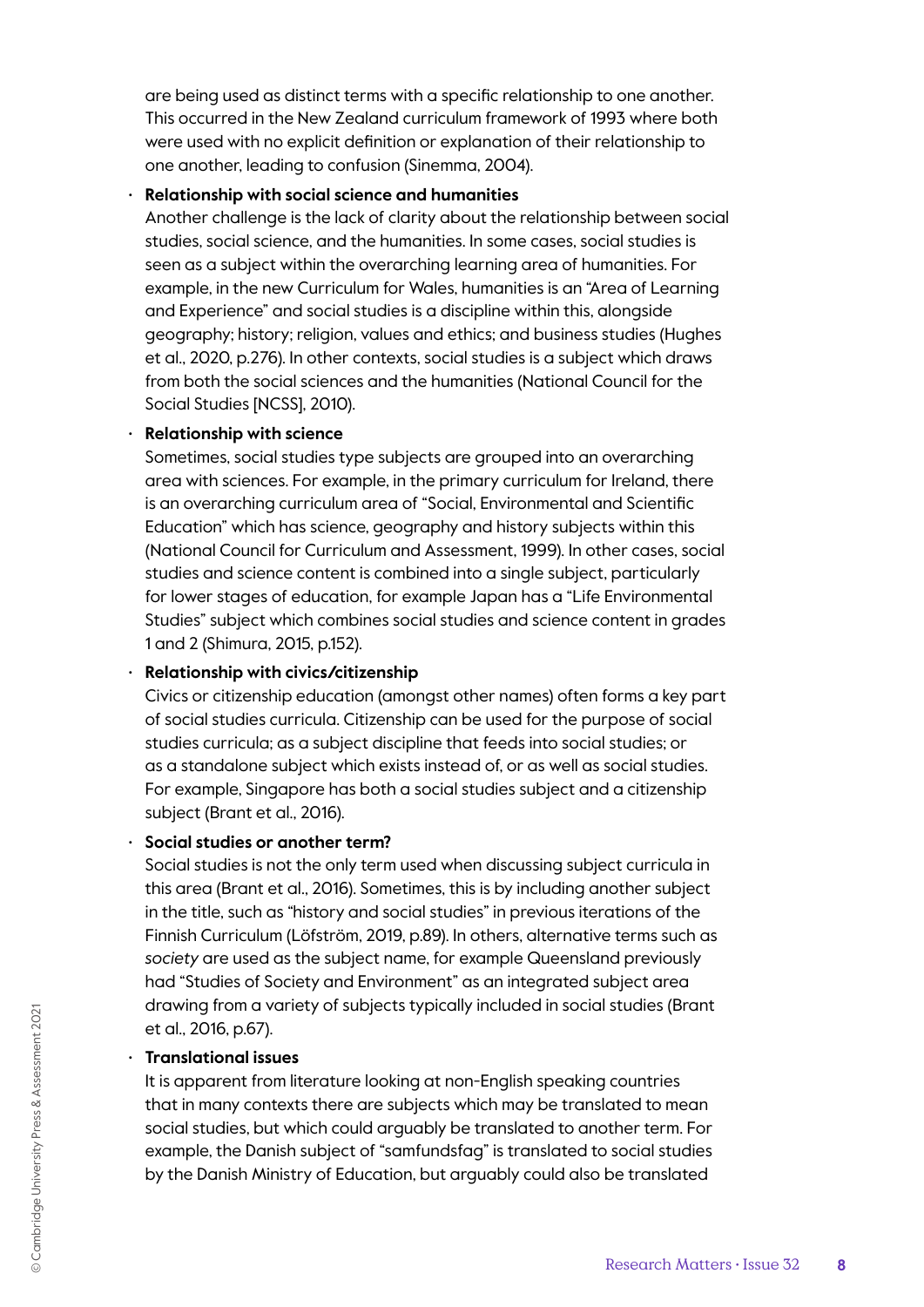to social sciences (Hansen, 2020, p.96). This introduces further ambiguity in what is understood by social studies.

# **Definitions**

There has also been much variation in how social studies is defined in different contexts, and even at different time points within contexts. J. Nelson (2001) identifies three categories of definitions and gives examples within these:

- Defining social studies in terms of the basic purpose, for example citizenship, social criticism, social responsibility.
- Defining social studies in terms of knowledge structure dimensions, for example history, law education, social science, humanities, integrative social knowledge.
- Defining social studies in terms of instructional or curricular criteria, for example critical thinking, issues-centred, multicultural studies.

While these categories overlap, it highlights that there are various ways of conceptualising social studies. This leads to significant variation in the content and structure of social studies curricula. There is a wide variety of definitions of social studies, and some of these are outlined below.

### **1916 bulletin definition**

The definition given in the 1916 bulletin is useful to refer to as this has had a broad impact on understanding of social studies. They use the definition: "the social studies are understood to be those whose subject matter relates directly to the organization and development of human society, and to man as a member of social groups" (US Bureau of Education, 1916, as cited in M. Nelson, 1988, p.20).

# **National Council for the Social Studies**

The National Council for the Social Studies (NCSS), formed in the US in 1921, is a professional association dedicated to promoting social studies. In 1994 they published *Standards for Social Studies: A framework for Teaching, Learning and Assessment*, which has subsequently been revised, most recently in 2010 (NCSS, 2010), as well as a framework for social studies State Standards (NCSS, 2013). Within their *Standards for Social Studies* document they define social studies as:

the integrated study of the social sciences and humanities to promote civic competence. Within the school program, social studies provides coordinated, systematic study drawing upon such disciplines as anthropology, archaeology, economics, geography, history, law, philosophy, political science, psychology, religion, and sociology, as well as appropriate content from the humanities, mathematics, and natural sciences. The primary purpose of social studies is to help young people make informed and reasoned decisions for the public good as citizens of a culturally diverse, democratic society in an interdependent world.

(NCSS, 1994, p.3).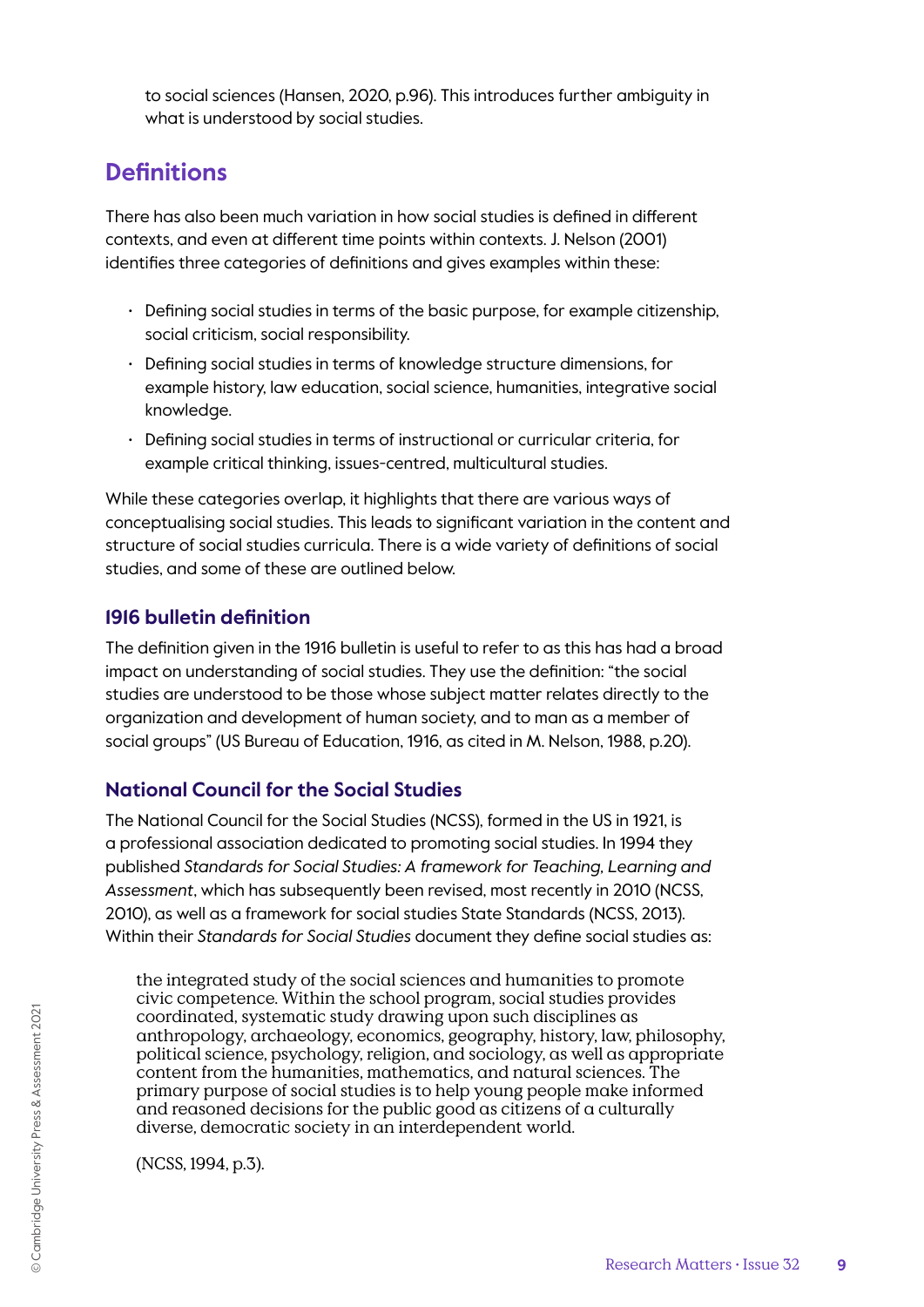The NCSS has been highly influential on understandings of social studies, particularly in the US (Rutherford & Boehm, 2004). The NCSS Standards are intended to support the development and teaching of social studies both as a standalone subject, and for integration into subject discipline-based classes such as history and geography.

# **Dictionary definition**

It is also useful to examine dictionary definitions of social studies as they show how the term *social studies* is commonly understood. The *Cambridge Dictionary* (n.d.) defines it as: "in the US, a course for younger students that includes many of the social sciences". This highlights that social studies is perceived as an American concept in many contexts.

An alternative dictionary definition offered by Merriam-Webster (n.d.) understands social studies as an overarching area rather than a subject and specifies a variety of subjects that fall into this area: "a part of a school or college curriculum concerned with the study of social relationships and the functioning of society and usually made up of courses in history, government, economics, civics, sociology, geography, and anthropology".

Meanwhile, the *Collins English Dictionary* (n.d.) makes a distinction between social studies in Britain and in the US, outlining differences in the subjects that are included in social studies: "In Britain, social studies is a subject that is taught in schools and colleges, and includes sociology, politics, and economics. In the United States, social studies is a subject that is taught in schools, and that includes history, geography, sociology, and politics".

These dictionary definitions highlight some of the differences in understandings of social studies definitions such as whether it is understood as a subject and what other disciplines it is linked to.

# **Social studies traditions**

The aims or purposes of specific social studies curricula play a large role in determining the content included, and in how social studies is conceptualised. There are several "traditions" of social studies curricula that have been identified in the literature (Ross et al., 2014; J. Nelson, 2001). One influential piece of work by Barr, Barth & Shermis (1977, as cited in J.Nelson, 2001) identified three key purposes or traditions of social studies; this was then expanded to five traditions by Martorella (1996, as cited in Nelson, 2001):

#### • **Citizenship (or cultural) transmission**

This tradition understands the purpose of social studies as promoting national values and ideas of "good citizenship", with students taught a generally accepted body of factual knowledge. It focuses on promoting cultural and social unity and gives less attention to diversity of experience (Ross et al., 2014; Barr, et al., 1997).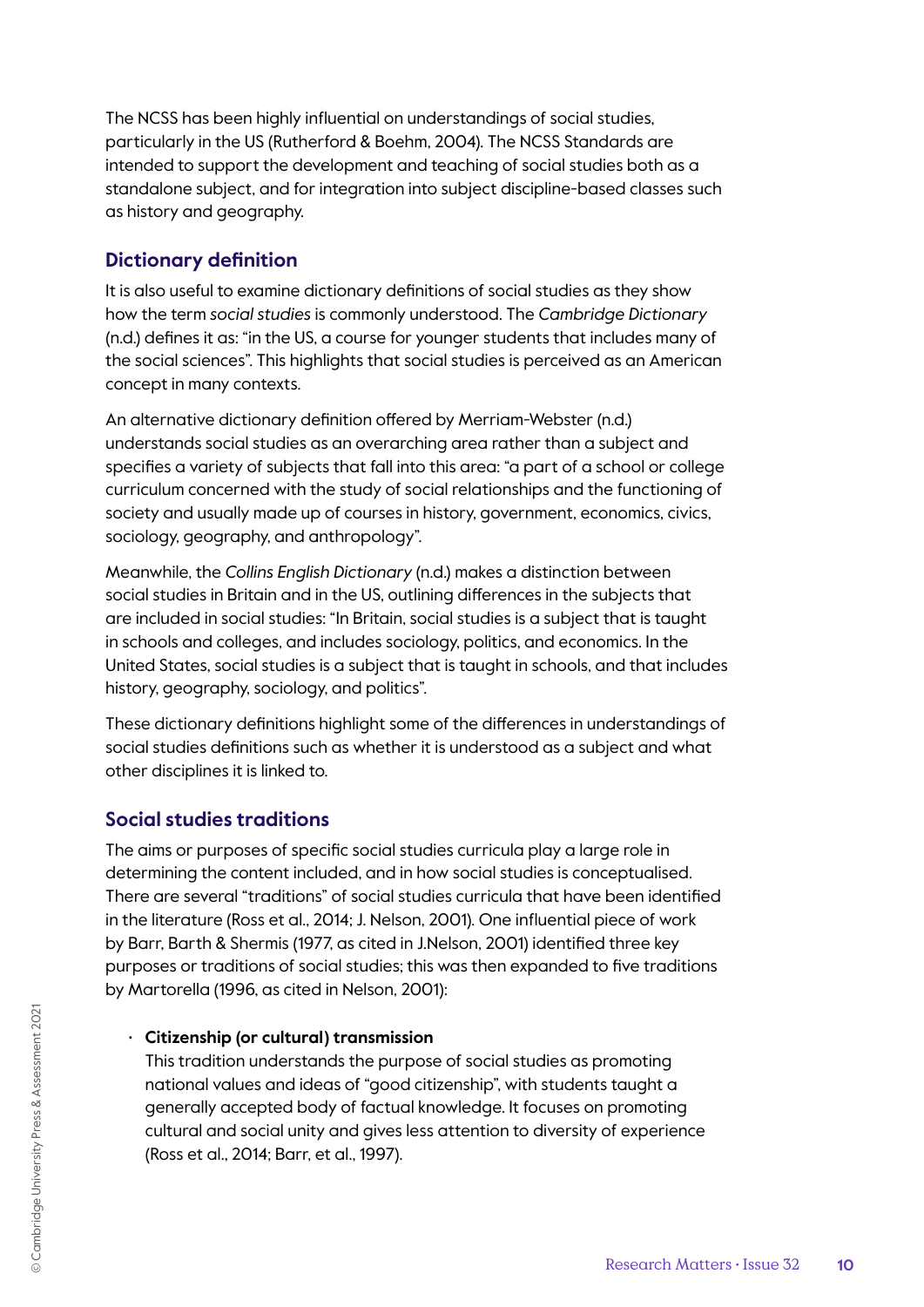#### • **Social science**

This tradition views the purpose of social studies as teaching students the key rules, principles, generalisations, and processes of social science disciplines such as political science, history, economics and geography. This focuses on teaching students techniques for gathering, processing, and applying information. Arguably much of the work in this area has focused on history, education and skills (Barr et al., 1997; Ross et al., 2014).

#### • **Reflective inquiry**

This tradition views reflective inquiry as the purpose of social studies, equipping students with decision-making and problem-solving skills to use in their lives (Barr et al., 1997; Ross et al., 2014).

#### • **Informed social criticism**

This perspective considers the purpose of social studies as challenging the status quo and addressing injustices. Social studies is intended to provide students with the opportunity and skills to examine and critique the past and present. This tradition gives more weight to teachers' and students' own experiences, including cultural knowledge and understandings (Ross et al., 2014). This tradition is sometimes merged with the reflective inquiry approach (e.g., Barr et al., 1997), as instructional methods used in this tradition focus on encouraging reflective and critical thinking.

#### • **Personal, social, and ethical development**

This tradition sees the purpose of social studies as empowering students to face problems in today's world, focusing on helping them to develop a positive self-concept and self-efficacy. It is grounded in ideas of democratic citizenship, highlighting personal freedoms and responsibilities (Barr et al., 1997; Ross et al., 2014).

Many curricula can be said to be drawing from each of these traditions to different extents (Mutch et al., 2008; Barr, et al., 1997), although it is generally agreed that citizenship transmission has historically dominated much of social studies education (Ross et al., 2014).

# **Structure and content of social studies curricula**

### **Subjects within social studies**

Social studies draws from a range of other disciplinary subjects. Therefore, another important part of defining social studies is considering its relationship with other subject disciplines, and which subjects it draws content from. Where a social studies subject exists, there are two broad approaches for including content from subject disciplines within it (Brant et al., 2016; Hughes et al., 2020):

- An interdisciplinary approach—considering the subject disciplines to be related but distinct; this may be done by including them as strands within the social studies curriculum with connections drawn between them.
- An integrated or unified approach—focusing on the skills and types of thinking that are common across the disciplines included within the social studies curriculum.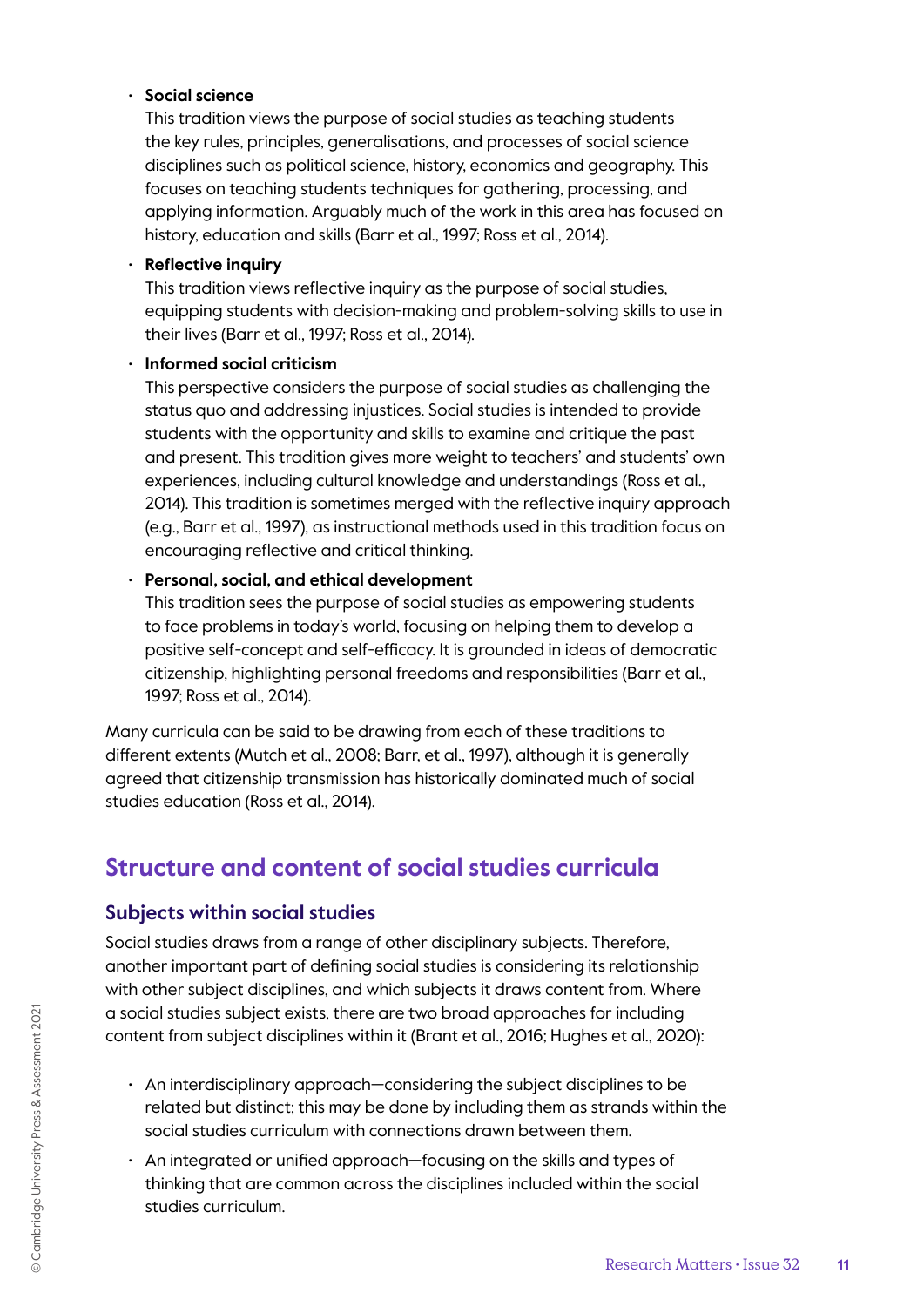### **History, geography and civics/citizenship**

Social studies as a subject is predominantly made up from history, geography and civics/citizenship content, particularly in the US (M. Nelson, 1988). This explains why social studies curricula and research globally tend to focus on these areas. An example of this is seen in the curriculum comparisons review by Brant et al. (2016). While they acknowledge that other subjects are present in some social studies curricula, they focus on history, geography, and civics/citizenship as these are often considered core elements of social studies. They found a common tension in whether history and geography have their own disciplinary identity, or whether they are incorporated into an overarching social studies subject, which usually focuses on citizenship. That said, while both history and geography are frequently included in social studies curricula, they are not included everywhere. For example, in Denmark, social studies does not include geography and history, and instead focuses on politics, economics, sociology and international politics (Hansen, 2020).

History has largely been the dominant subject in social studies content, often focusing on transmission of historical knowledge and facts (J. Nelson, 2001; Brant et al., 2016). However, some historians feel very strongly that history should retain its status as a discipline rather than being taught entirely within the framework of a social studies subject or learning area. For example, Smith (2016) argued that including history content in social studies rather than as a standalone subject represents two competing purposes: history for its extrinsic utility, focusing on socialisation, understanding the self and cross-curricular learning; versus history as a discipline, providing an epistemic framework for uncovering the past and the pursuit of rigorous engagement with evidence. Geography is also a common component of social studies, but there is not as much contention around whether it should be a standalone subject or included within social studies. Brant et al. (2016) noted that in many of the jurisdictions, both geography and history were taught as foundations for civics or citizenship. That said, geography is not taught within social studies in all contexts. For example, in Finland it is instead aligned to the sciences, and focuses on physical geography content (Brant et al., 2016).

Civics or citizenship education (amongst other names) often forms a key part of social studies curricula. Social studies is often used to transmit ideologies and belief systems. Brant et al. (2016) found that a focus on citizenship, and promotion of national identity and sometimes patriotism were present to varying degrees in the different curricula. A further challenge here is defining what citizenship means. In many countries there is a specific emphasis on ideas of democratic citizenship (J. Nelson, 2001), however this is not relevant in all contexts.

There have been changes in how themes of citizenship are represented in social studies courses. Wong's (1991) review of social studies curricula found that while ideas of instilling national spirit, pride and patriotism had historically been the focus of curricula in many countries, social science curricula (including social studies) have increasingly shifted to ideas of responsible citizenship. Similarly, Lerch et al. (2017) reviewed history, civics and social studies textbooks from 78 countries from 1950 to 2011 and found that while references to social structures like democracy remained, there was an increase in references to human agency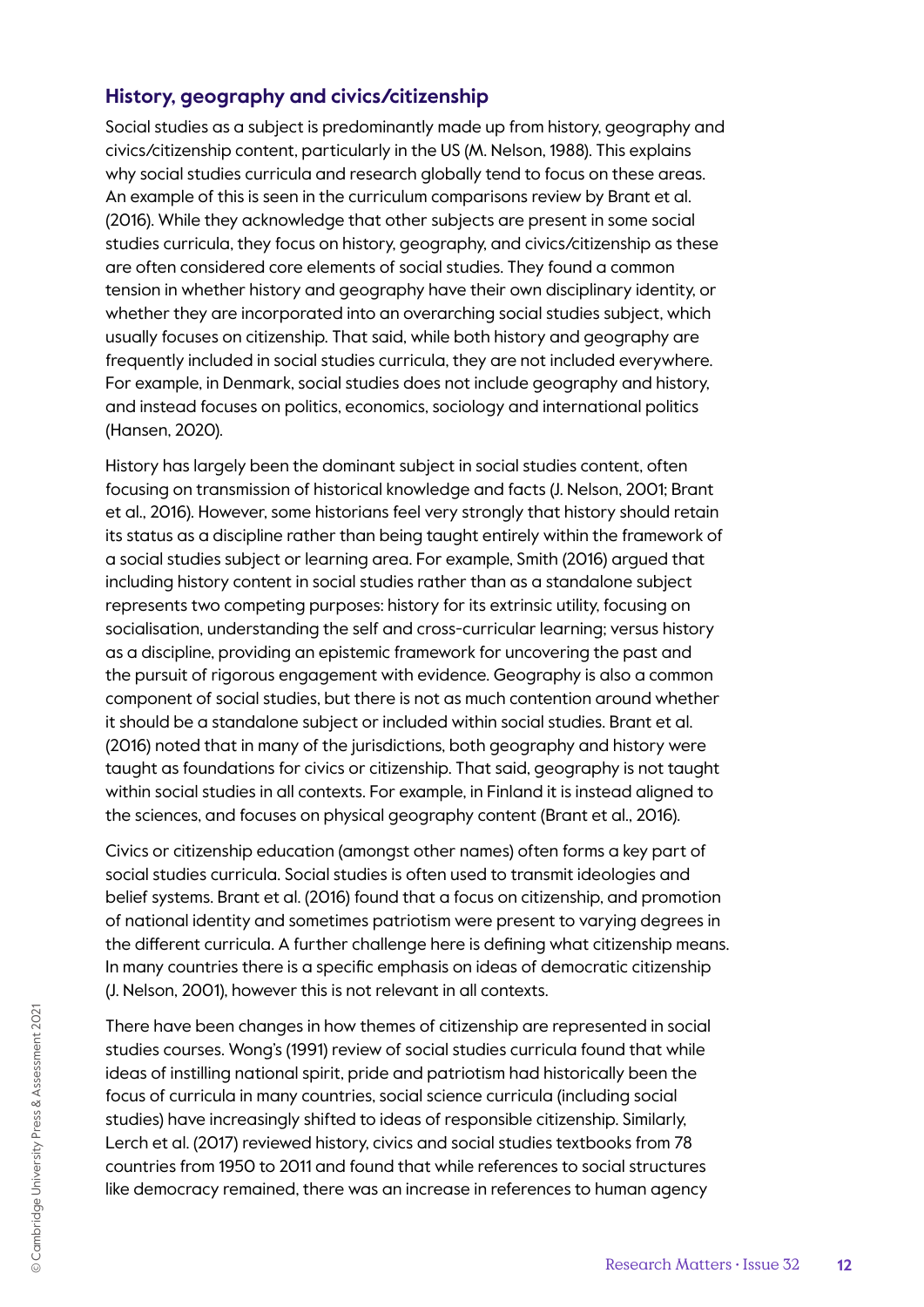and rights. They argued that this represents a core cultural shift from ideas of obedient citizenship to ideas of active and empowered individuals with rights and responsibilities. Similarly, themes around the environment are increasingly seen in social studies. For example, Bromley et al. (2011) analysed social studies textbooks in 65 countries and found that themes of environment had increased, alongside a shift to emphasising social issues and human rights above national citizenship. Additionally, many researchers have called for social studies to move from ideas of national citizenship to ideas of global citizenship instead (e.g., Myers, 2006).

#### **Other subjects linked to social studies**

While history, geography and civics are very commonly included and central in social studies curricula this literature review found reference to social studies as encompassing content from a wider variety of subjects and topics. As discussed, the NCSS references social studies as drawing from "anthropology, archaeology, economics, geography, history, law, philosophy, political science, psychology, religion, and sociology, as well as appropriate content from the humanities, mathematics, and natural sciences" (NCSS, 1994, p.3). Other subjects that have been discussed in the context of social studies include criminology (Solhaug et al., 2020) and tourism (Jaber & Marzuki, 2019). Altogether, there is a great deal of variation in which subjects are discussed as part of social studies in both research and curriculum.

### **Subjects and stages**

Another area where there is variation, is whether social studies is taught as a subject across both primary and secondary levels. Some contexts have social studies as a subject throughout schooling, for example in Alberta (Hayward et al., 2018). However, in many curricula there is social studies as a subject at primary school level; with subjects such as history and geography taught separately from lower or upper secondary (Brant et al., 2016; Hughes et al., 2020; Hayward et al., 2018). Sometimes these replace social studies, in other cases social studies continues to be taught alongside these additional disciplinary subjects (e.g., New Zealand). Where social studies is replaced or supplemented by subject disciplines at later stages of learning, this can be done in one level or over several (Hayward et al., 2018).

#### **Components of a social studies curriculum**

There is much variation in what is included within social studies curricula (Hayward et al., 2018; Hughes et al., 2020; Brant et al., 2016). There are different approaches to balancing knowledge and skills, with some social studies curricula also including values or dispositions (Hughes et al., 2020). Hayward et al. (2018) report that there was an overall tendency to emphasise "inquiry" skills, particularly in some jurisdictions. In some contexts, social studies curricula focus on knowledge content (Brant et al., 2016). Vogler and Virtue (2007) suggest that many social studies frameworks in the US are overloaded with knowledge content, and so teachers focus on factual content, rather than higher level thinking skills. This issue has also been noted in Canada (Brant et al., 2016). Many curricula bring together the subjects that can make up social studies through focusing on the skills that they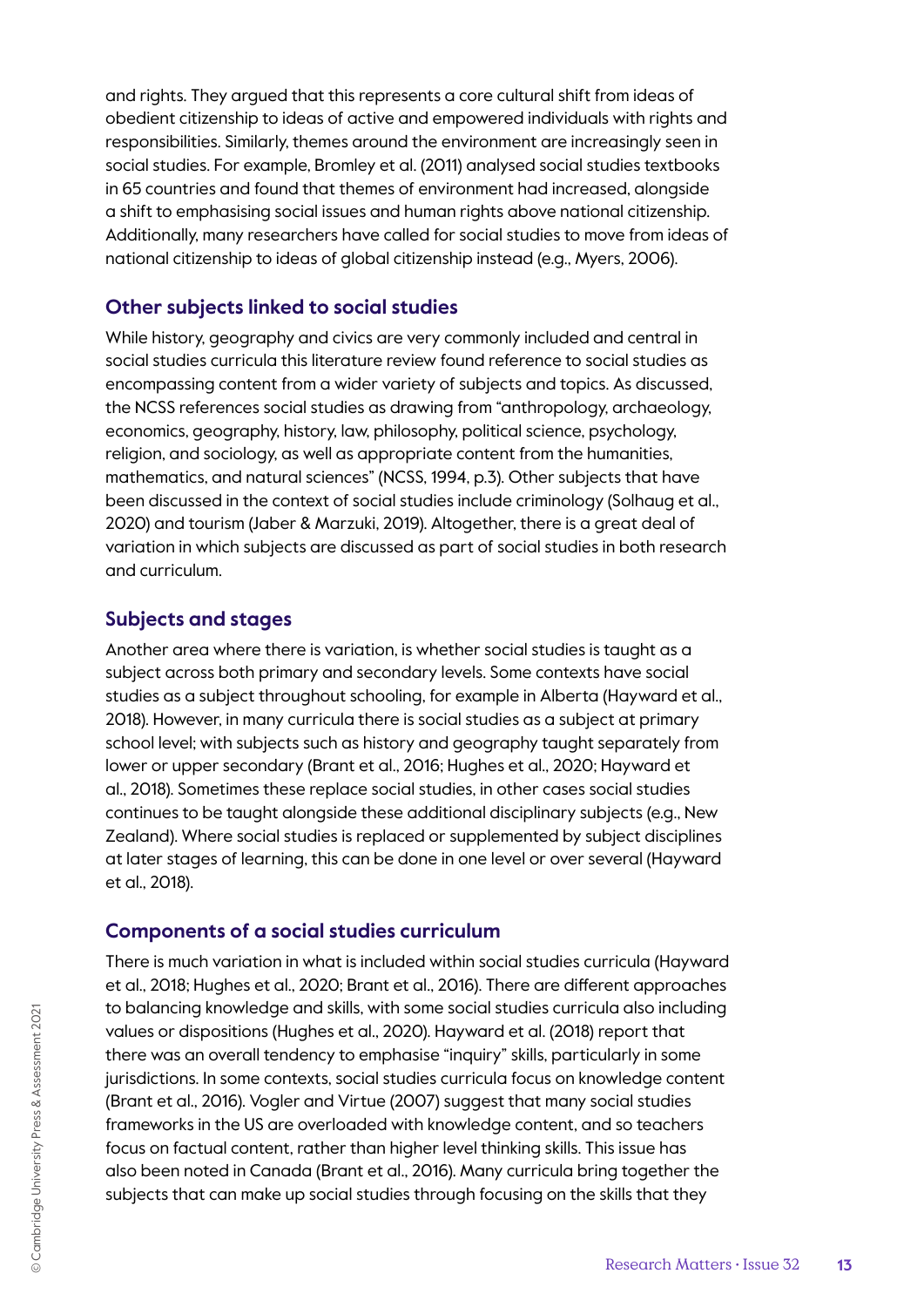have in common, rather than bodies of knowledge. In some contexts, this focus on skills has been contentious. For example, in New Zealand in the 1990s, a draft for a new social studies curriculum provoked criticism that there was an emphasis on skills at the expense of content (Crittenden, 1998).

Hayward et al.'s (2018) review also looked at the presence of "big ideas" (also referred to as key areas, themes or ideas) within the curricula, how prominent their role was, and whether they were subject-specific or not. They considered big ideas to be core concepts which underpin the curriculum. They noted big ideas in various forms in Scotland, Singapore, Australia, Ontario, and British Columbia. In many cases, these big ideas spanned across grade levels, while in others (e.g., Ontario) there were also specific big ideas at each grade level.

# **Literacy**

There is also discussion about the place of literacy or language arts within social studies. In the US, there has been an increased emphasis on integration of literacy with social studies. This has been partly because the Common Core State Standards have called for greater literacy integration into science and social studies, and accordingly have published English language arts standards for history / social studies (Lee & Swan, 2013). However, there are concerns that integrating literacy into the social studies curriculum can lead to a focus on teaching literacy skills, such as reading comprehension, at the expense of social studies specific skills and knowledge (McGuire, 2007).

### **Curriculum models**

Social studies does not have intrinsic levels of progression to the same extent that subjects such as mathematics do. There is limited research on progressions in social studies, as the focus tends to be on progression within individual disciplines such as history and geography (Hughes et al., 2020). Consequently, there is much variation in how social studies curricula are organised and structured (Brant et al., 2016). Various curriculum models have been used, which also relate to the different traditions of social studies:

- **Expanding horizons model**—This model has been influential in social studies, particularly in the US (Rutherford & Boehm, 2004). There are various interpretations and terms used for this approach including "expanding environments" and "widening interests" (LeRiche, 1987). Broadly, this model argues that children should move from the known to the unknown, beginning by learning about familiar contexts, and expanding from the self out to the world. This model has been subject to various criticisms; it is argued that it is based on outdated theories of child development (LeRiche, 1987), that it does not apply well to the study of history (Krahenbuhl, 2019) and that it needs to be modified to take into account the technological and social changes of the modern world (Clarke et al., 1990).
- **Chronology model**—An approach commonly used in the US has been termed the "chronology model" (Rutherford & Boehm, 2004). This is rooted in the origin of social studies in the US and tendency to use history as the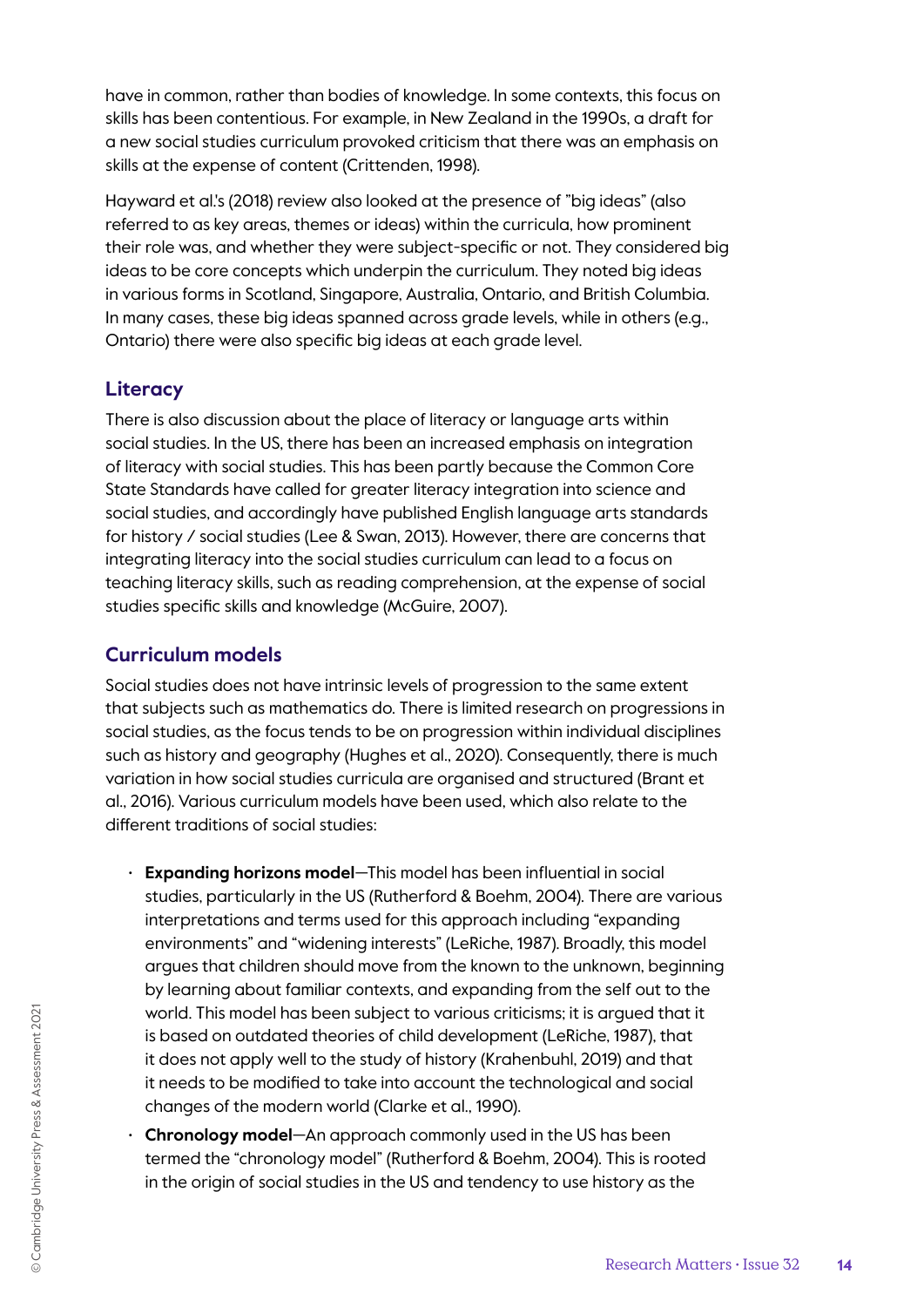central component of social studies. This model centres on history, with the curriculum organised by historical periods, with content from other disciplinary subjects such as geography linked to these. Consequently, it is criticised for allowing history to dominate social studies and treating other disciplinary content as secondary.

- **Core knowledge sequence**—This approach stems from the work of Hirsch and is a content-based approach to social studies (Rutherford & Boehm, 2004). A key limitation is how to select the content, and skews in focus can arise based on the disciplinary background of the curriculum developers. It has also been criticised for not taking into account cognitive dimensions of learning, and for focusing on the aggregation of knowledge. Additionally, there are concerns that it may focus on the "knowledge of the powerful" (Brant et al., 2016). "Knowledge of the powerful" refers to the idea that those who have the power in society define what is considered knowledge and who has access to it (Young, 2012).
- **Cognitive taxonomies**—Cognitive taxonomies such as Bloom's taxonomy have been used for social studies, organising the curriculum around types of thinking (Brant et al., 2016). However, this approach has been criticised for failing to include substantive knowledge and there are concerns that it does not consider that there are domain-specific dimensions to conceptual knowledge (Brant et al., 2016).
- **Subject-specific disciplinary thinking**—Another approach has been to consider progression in terms of subject-specific disciplinary thinking. This approach focuses on mastery of the concepts and processes, or epistemologies that are core to the particular disciplines included in the social studies curriculum. However, there are concerns that this artificially separates disciplines, with many competencies not unique to specific disciplines, and misses the opportunity to draw connections between these (Brant et al., 2016).
- **Body and form**—Brant et al. (2016) suggest that another approach is understanding knowledge as both "body and form", such as in "historical literacy" (Lee, 2011, as cited in Brant et al., 2016). There is limited explanation about this approach, but they suggest that it understands a subject as being both a body of knowledge, and a form of knowledge, with these interacting with each other and being of equal importance.
- **Spiral curriculum**—Several references were found to the use of spiral curriculum models for social studies. Broadly, this approach suggests that rather than being organised by disciplines or chronology, content should be organised in "spirals" of key concepts and skills, with progression from familiar concepts and skills to increasing abstraction (Parry, 1999, 2007; Matrai & Szebenyi, 1987).
- **NCSS National Curriculum Standards and C3 Framework**—The NCSS National Curriculum Standards and C3 Framework can also be used as an organising model for social studies. The National Curriculum Standards (2010) were developed to provide a conceptual framework for conceptual design and development of social studies curricula. The standards are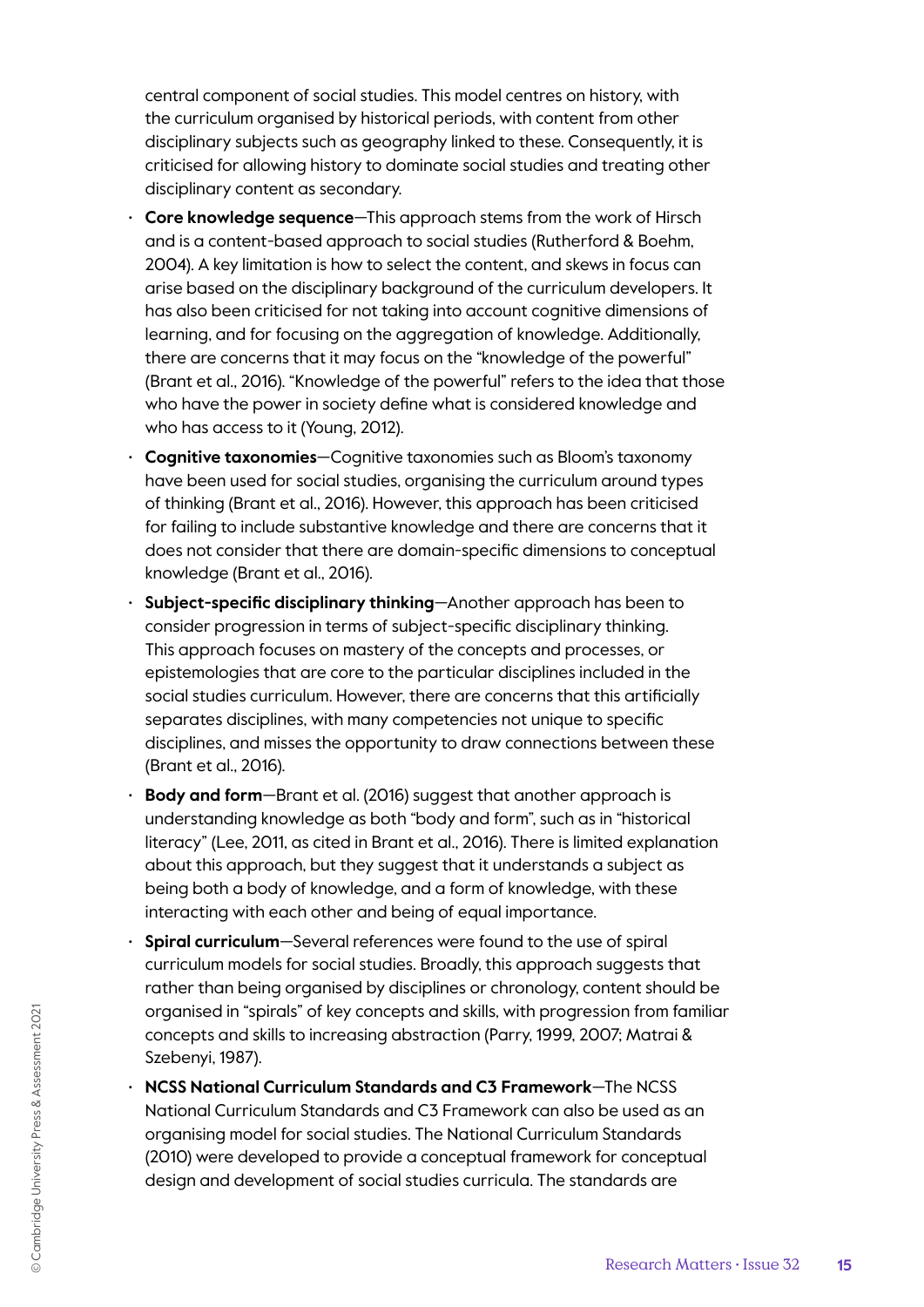organised around 10 thematic strands. The C3 Framework was developed later and is intended to provide guidance on key concepts and inquiry skills that should be incorporated into social studies curricula, in the US context, including more discipline specific guidance (NCSS, 2013). The C3 Framework and National Curriculum Standards can be used alongside each other, with the C3 Framework building upon the National Curriculum Standards, as well as giving more disciplinary specific guidance (Herczog, 2013).

#### **Representations of gender and race in social studies curricula**

It is important to consider representations of gender within social studies. Bernard-Powers (2001) discusses the role for social studies in gender equity, through considering representations of gender dynamics and identities, highlighting gendered issues, and addressing gendered knowledge in social studies curricula. However, she argues that while the issue of gender equity in social studies has been discussed for decades, there remains substantial work to be done on this. Similarly, Engebretson (2014) critiques the NCSS standards for social studies for representations of gender. She highlights that they do not give explicit guidance on gender, focus on binary representations of gender, and have a gender imbalance with men over-represented among the notable people in the content they recommend covering.

Race and ethnicity have often been neglected in social studies (Branch, 2004; Howard, 2003); however, it is important that these are considered as part of social studies work. Branch (2004) highlights that although teachers may avoid discussing race and ethnicity in the classroom, social studies has an important role to play in affirming students' racial and ethnic identities and experiences. Howard (2003) suggests that social studies is well placed to discuss and address issues of race and that it has an important role to play in helping students to understand societal issues of inequality, discrimination, and racism. He argues that since social studies encompasses and often focuses on issues relating to citizenship, it is important that race and racism are discussed as part of this.

In some contexts, such as the US and Australia, where there are indigenous or aboriginal populations that have been marginalised, indigenous perspectives have been excluded or characterised in problematic ways. For example, Sharp (2013) reviewed references to Indigenous Australians in social studies textbooks in Australia from the 1960s to 1980s. She found a tendency towards tokenistic mentioning, and representing Indigenous Australians monoculturally. Where Indigenous Australians were discussed, they were often "othered" and shown as primitive or savage.

#### **Controversial topics**

A significant challenge for social studies curricula is how to handle topics that are controversial. This can be linked to the need to discuss race and ethnicity as outlined above; such topics are often avoided due to discomfort with the subject matter. It can be challenging to decide whether an issue is controversial or not. Issues that are considered as non-controversial by some, may be viewed as controversial by others, and this is ultimately affected by underlying ideologies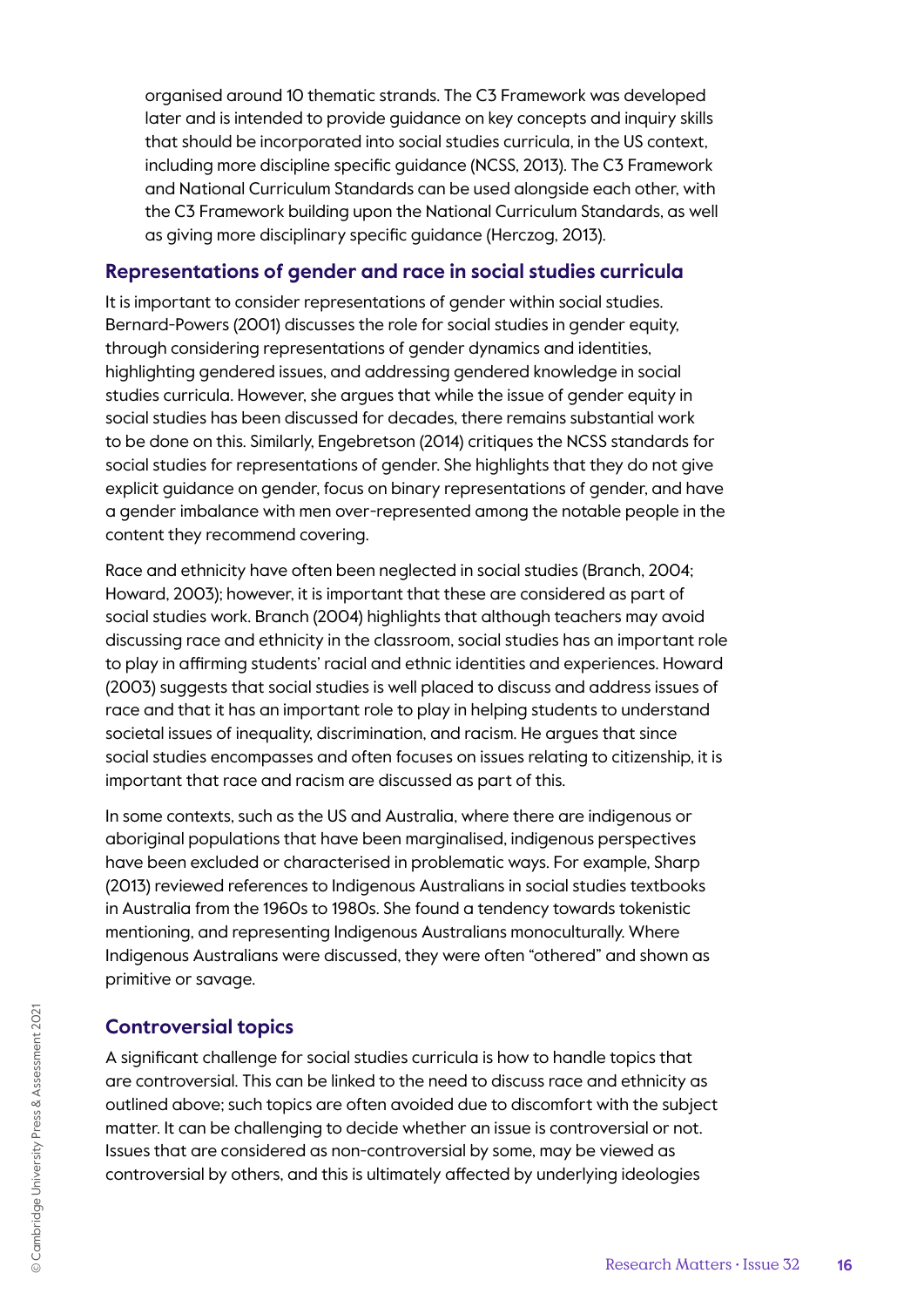and bound by place and time. Whether topics are presented as controversial or not within a curriculum frames them as either open to discussion, or as being closed and conventionally agreed upon. Camicia (2008) argues that curriculum developers must continually consider the question "controversial to who, where and when" (p.312).

Colonialism is one example of a topic that may be considered controversial. Masta (2016) considered the issue of colonialism being taught in social studies curricula in a classroom in the US. They found it was often erased (not discussed at all) or normalised (presented as an inevitable and usual process). In social studies, there can be a tendency to attempt to avoid or to deliver a "neutral" approach to challenging topics such as colonialism, rather than engage in critical analysis, but by erasing or normalising colonialism the curriculum can perpetuate harmful colonial ideologies that marginalise ethnic minorities and allow damaging colonial legacies to continue.

# **Conclusion**

This review sought to understand the various ways social studies has been defined and conceptualised as a school subject. Overall, there is a lack of consensus around terminology and definition of social studies and a great deal of variation in how it has been conceptualised and approached in different contexts. History, geography, and civics/citizenship seem to be the subject content most frequently included in social studies. However, there are numerous other subjects that have been included, and expectations about what is part of social studies vary across contexts. The diversity of understandings and approaches to social studies pose a challenge for educators and researchers as it is difficult to compare social studies across different countries and cultures, and to define social studies in an overarching sense. When discussing social studies, it is crucial to clearly and explicitly define the way in which it is being conceptualised. This is important in order to avoid misconceptions arising due to differences in how social studies is commonly understood in different contexts.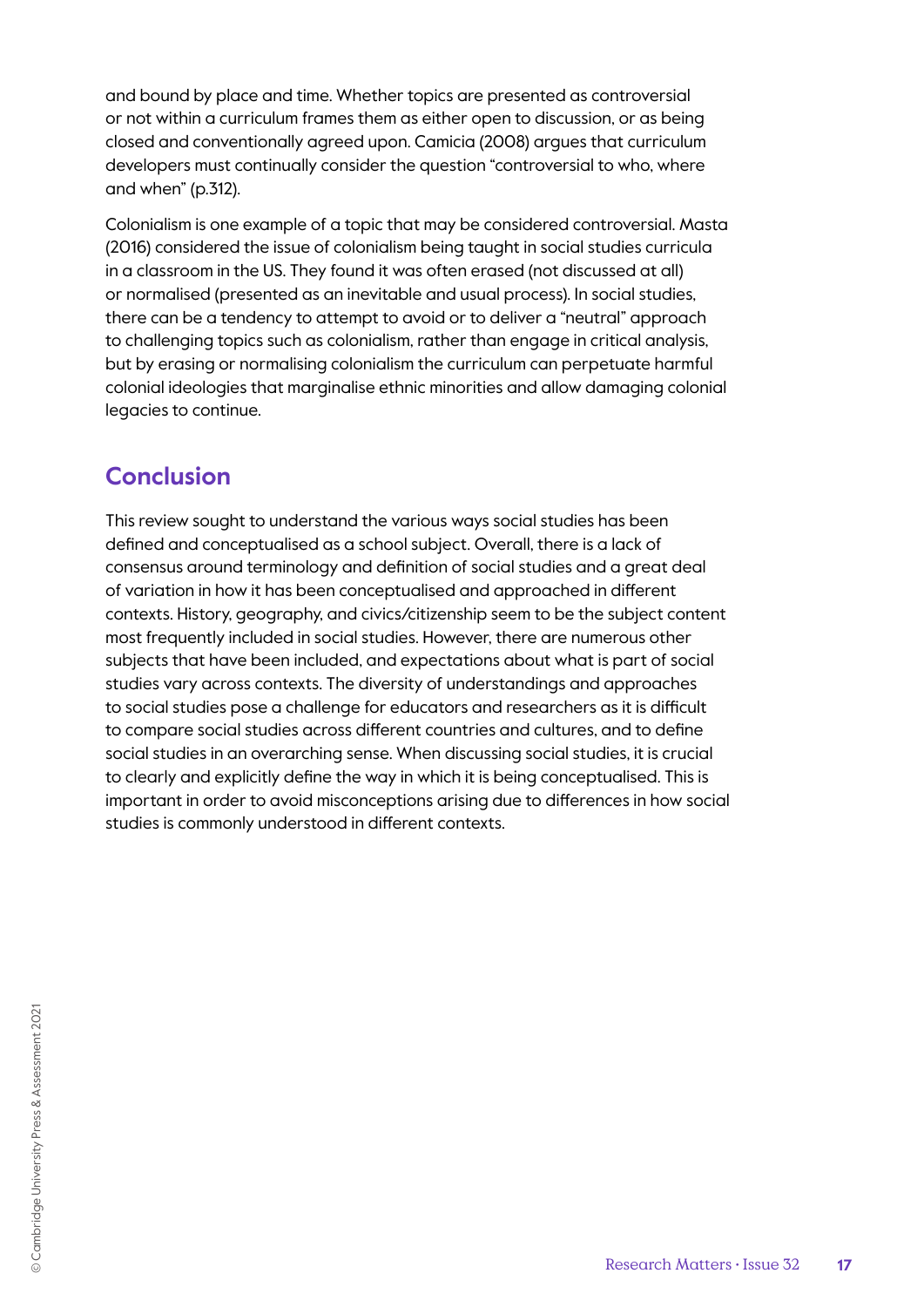# **References**

Barr, H., Graham, J., Hunter, P., Keown, P., & McGee, J. (1997). *A position paper: Social studies in the New Zealand school curriculum.* Prepared for the New Zealand Ministry of Education by the School of Education, University of Waikato, New Zealand. https://nzcurriculum.tki.org.nz/content/download/569/4032/file/socialstudies-positions.doc

Bernard-Powers, J. (2001). Gender in the social studies curriculum. In E. W. Ross (Ed.), *The social studies curriculum: Purposes, problems, and possibilities* (pp.177– 199). State University of New York Press.

Branch, A. J. (2004). Modeling respect by teaching about race and ethnic identity in the social studies. *Theory & Research in Social Education, 32*(4), 523–545. https:// doi.org/10.1080/00933104.2004.10473268

Brant, J., Chapman, A., & Isaacs, T. (2016). International instructional systems: social studies. *The Curriculum Journal, 27*(1), 62–79. https://doi.org/10.1080/09585176.201 5.1134340

Bromley, P., Meyer, J. W., & Ramirez, F. O. (2011). The worldwide spread of environmental discourse in social studies, history, and civics textbooks, 1970–2008. *Comparative Education Review, 55*(4), 517–545. http://doi. org/10.1086/660797

Cambridge Dictionary. (n.d.). Social studies. In *Cambridge Dictionary.* Retrieved December 12, 2020, from https://dictionary.cambridge.org/dictionary/english/ social-studies

Camicia, S. P. (2008). Deciding what is a controversial issue: A case study of social studies curriculum controversy. *Theory & Research in Social Education, 36*(4), 298–316. https://doi.org/10.1080/00933104.2008.10473378

Clarke, G., Sears, A., & Smyth, J. (1990). *A proposal to revise the elementary social studies curriculum.* Faculty of Education, University of New Brunswick, Canada. https://files.eric.ed.gov/fulltext/ED318661.pdf

Collins Dictionary. (n.d.). Social studies. In *Collins Dictionary*. Retrieved December 12, 2020, from https://www.collinsdictionary.com/dictionary/english/social-studies

Crittenden, B. (1998). Social studies: The plan for New Zealand's schools. *Agenda, 5*(2), 189–200.

Engebretson, K. E. (2014). Another missed opportunity: Gender in the national curriculum standards for Social Studies. *Social Studies Research & Practice, 9*(3), 21–34. http://www.socstrpr.org/wp-content/uploads/2015/01/ MS06578Engebretson.pdf

Hansen, M. (2020). Social studies in Denmark: A country report. *Journal of Social Science Education, 19*(1), 95–117. https://doi.org/10.4119/jsse-1581

Hayward, L., Jones, D. E., Waters, J., Makara, K., Morrison-Love, D., Spencer, E., Barnes, J., Davies, H., Hughes, S., Jones, C., Nelson, S., Ryder, N., Stacey, D., Wallis,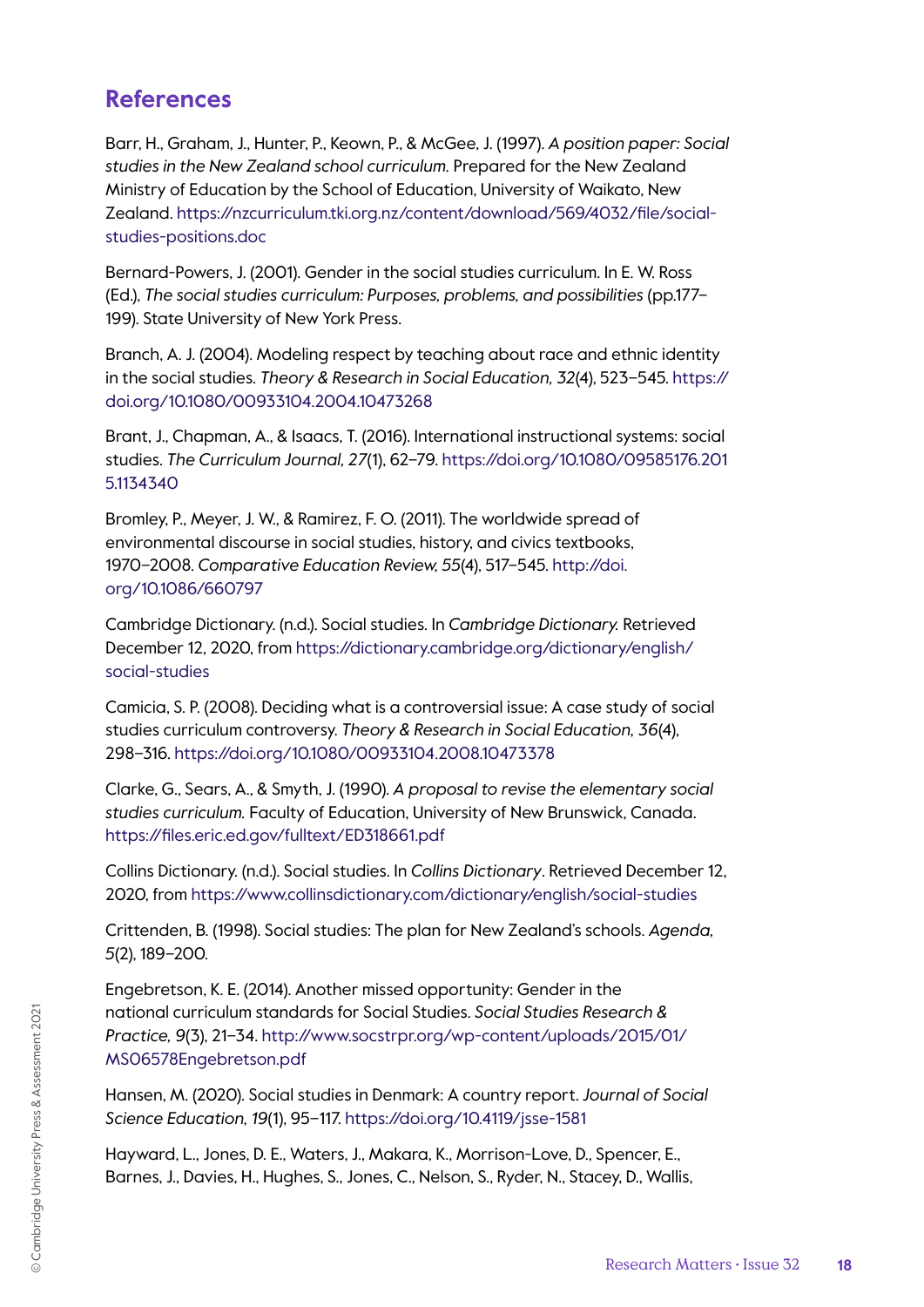R., Baxter, J., MacBride, G., Bendall, R., Brooks, S., Cooze, A., … Wardle, G. (2018). *CAMAU project: Research report: Learning about progression – Informing thinking about a curriculum for Wales*. University of Glasgow and University of Wales Trinity Saint David. https://eprints.gla.ac.uk/163362/

Herczog, M. M. (2013). The links between the C3 framework and the NCSS national curriculum standards for social studies. *Social Education, 77*(6), 331–333. https:// www.socialstudies.org/system/files/publications/articles/se\_7706331.pdf

Hertzberg, H.W. (1981). *Social Studies Reform 1880-1980.* SSEC Publications.

Howard, T. (2003). The dis(g)race of the social studies: The need for racial dialogue in the social studies. In G. Ladson-Billings (Ed.), *Critical race theory perspectives on the social studies: The profession, policies, and curriculum* (pp.27–43). Greenwich, CT: Information Age Publishing.

Hughes, S., Makara, K., & Stacey, D. (2020). Learning progression in the humanities: identifying tensions in articulating progression in humanities in Wales. *The Curriculum Journal, 31*(2), 276–289. https://doi.org/10.1002/curj.28

Jaber, H. M., & Marzuki, A. (2019). Improving awareness of tourism education among students in intermediate and secondary schools in the Kingdom of Saudi Arabia: Experts' social studies curricula point of view. *International Transaction Journal of Engineering, Management, & Applied Sciences & Technologies, 10*(3), 351–359. https://tuengr.com/V10/351.pdf

Krahenbuhl, K. S. (2019). The problem with the expanding horizons model for history curricula. *Phi Delta Kappan, 100*(6), 20–26. https://doi. org/10.1177/0031721719834024

Lee, J., & Swan, K. (2013). Is the common core good for social studies? Yes, but… *Social Education, 77*(6), 327–330. http://www.c3teachers.org/wp-content/ uploads/2016/05/Lee-Swan-CommonCore.pdf

Lerch, J., Bromley, P., Ramirez, F. O., & Meyer, J. W. (2017). The rise of individual agency in conceptions of society: Textbooks worldwide, 1950–2011. *International Sociology, 32*(1), 38–60. https://doi.org/10.1177/0268580916675525

LeRiche, L. W. (1987). The expanding environments sequence in elementary social studies: The origins. *Theory & Research in Social Education, 15*(3), 137–154. https:// doi.org/10.1080/00933104.1987.10505542

Löfström, J. (2019). Yhteiskuntaoppi: Social studies in Finland: A country report. *Journal of Social Science Education, 18*(4), 22–101. https://doi.org/10.4119/jsse-1583

Masta, S. (2016). Disrupting colonial narratives in the curriculum. *Multicultural Perspectives, 18*(4), 185–191. https://doi.org/10.1080/15210960.2016.1222497

Matrai, Z., & Szebenyi, P. (1987). *The basic principles and model of the integrated spiral social science programme.* https://opus.bibliothek.uni-augsburg.de/opus4/ frontdoor/deliver/index/docId/1096/file/Matrai\_Szebenyi\_Social\_Science\_ Programme.pdf

McGuire, M. E. (2007). What happened to social studies? The disappearing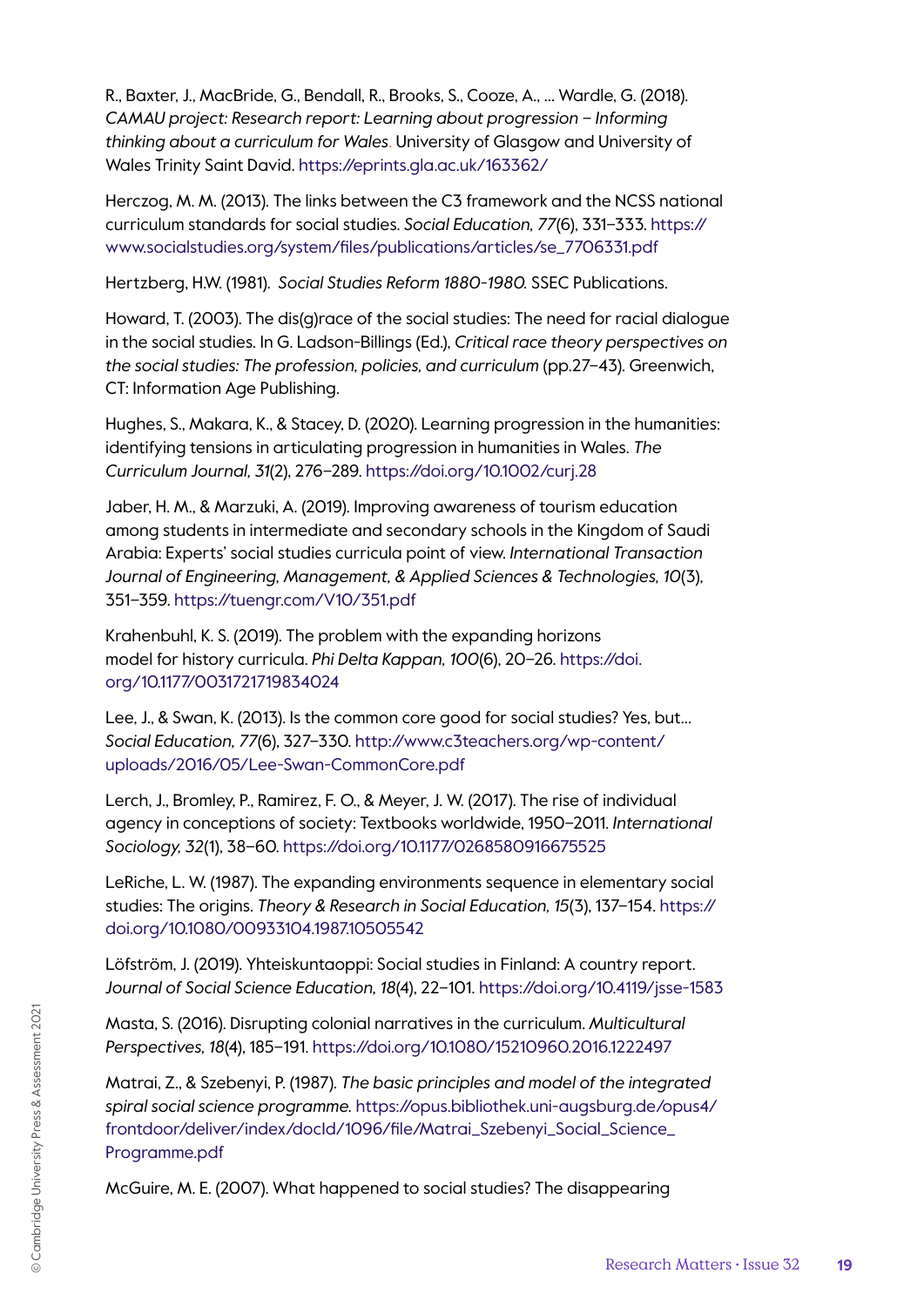curriculum. *Phi Delta Kappan, 88*(8), 620–624. https://doi.org/10.1177/0031721707 08800815

Merriam-Webster. (n.d.). Social studies. In *Merriam-Webster Dictionary*. Retrieved December 12, 2020, from https://www.merriam-webster.com/dictionary/social%20 studies

Mutch, C, Hunter, P, Milligan, A, Openshaw, R, Siteine, A. (2008). *Understanding the social sciences as a Learning Area – A position paper.* New Zealand Ministry of Education. http://nzcurriculum.tki.org.nz/content/download/2609/34003/file/ SSPP%20final%2031%20July%2009%5B1%5D.doc

Myers, J. P. (2006). Rethinking the social studies curriculum in the context of globalization: Education for global citizenship in the US. *Theory & Research in Social Education, 34*(3), 370–394. https://doi.org/10.1080/00933104.2006.104733 13

National Council for Curriculum and Assessment. (1999). *Curriculum Online*. Government of Ireland. https://www.curriculumonline.ie/Primary/Curriculum/

National Council for the Social Studies. (1994). *Expectations of excellence: Curriculum standards for the social studies.* https://files.eric.ed.gov/fulltext/ ED378131.pdf

National Council for the Social Studies. (2010). *National curriculum standards for social studies: Executive summary.* https://www.socialstudies.org/standards/ national-curriculum-standards-social-studies-executive-summary

National Council for the Social Studies. (2013). *The college, career and civic life (C*3*) framework for social studies state standards: Guidance for enhancing the rigor of K-*12 *civics, economics, geography and history.* https://www.socialstudies. org/standards/c3

Nelson, J. L. (2001). Defining social studies. In W. B. Stanley (Ed.), *Critical issues in social studies research for the 21st Century* (pp.15–37). Information Age Publishing.

Nelson, M. R. (1988). *The social contexts of the committee on social studies report of 1916.* https://files.eric.ed.gov/fulltext/ED315329.pdf

Parry, L. (1999). Transplanting practices in social studies: an historical case study of curriculum development and reform efforts in Australia, 1969–1989. *Theory & Research in Social Education, 27*(4), 505–528. https://doi.org/10.1080/00933104.19 99.10505892

Parry, L. (2007). Selling the new social studies in Australia: Experiences, perceptions and challenges in the professional development of teachers in the 1970s and 1980s. *Journal of In-Service Education, 33*(1), 7–21. https://doi. org/10.1080/13674580601157554

Ravitch, D. (2003). A brief history of social studies. In J. S. Leming, L. Ellington, & K. Porter (Eds.), *Where did social studies go wrong?* (pp.1–6). Thomas B. Fordham Foundation. https://files.eric.ed.gov/fulltext/ED481631.pdf

Roldao, M. D. C., & Egan, K. (1992). *The social studies curriculum: The case for its*